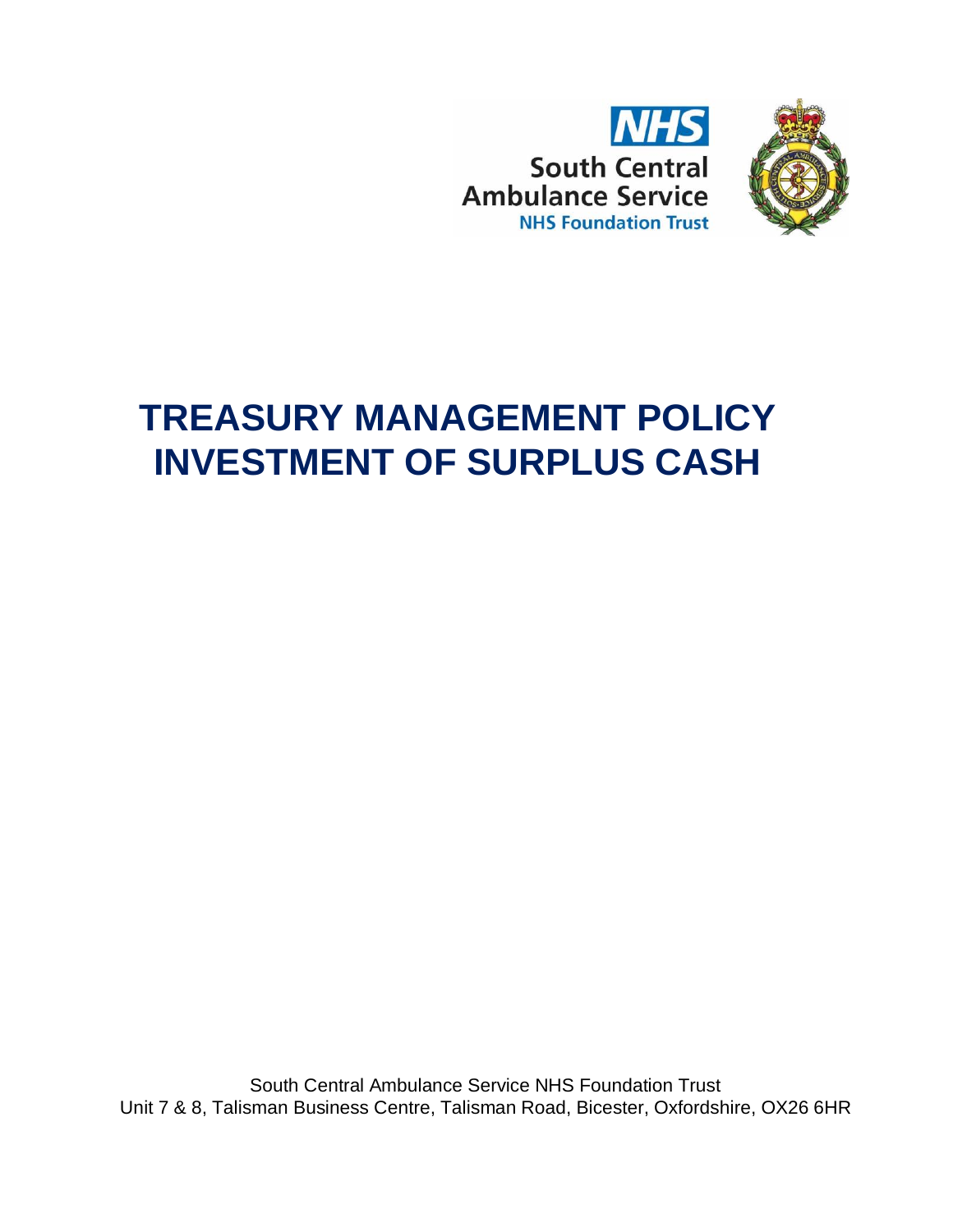# **DOCUMENT INFORMATION**

| Author:                            | <b>Charles Porter</b> – Director of Finance                                                                                                                          |
|------------------------------------|----------------------------------------------------------------------------------------------------------------------------------------------------------------------|
| Approval:                          | <b>Audit Committee</b>                                                                                                                                               |
| This document replaces:            | v6                                                                                                                                                                   |
|                                    | <b>Notification of Policy Release:</b> Distribution by Communication Managers<br>All Recipients e-mail<br><b>Staff Notice Boards website</b><br><b>SCAS Intranet</b> |
| <b>Equality Impact Assessment:</b> | Stage 1 Equality Impact Assessment carried<br>out April 2021 - No issues                                                                                             |
| Date of Issue:                     | <b>April 2021</b>                                                                                                                                                    |
| <b>Next Review:</b>                | April 2024                                                                                                                                                           |
| Version:                           | FPP No. 7 Version 8                                                                                                                                                  |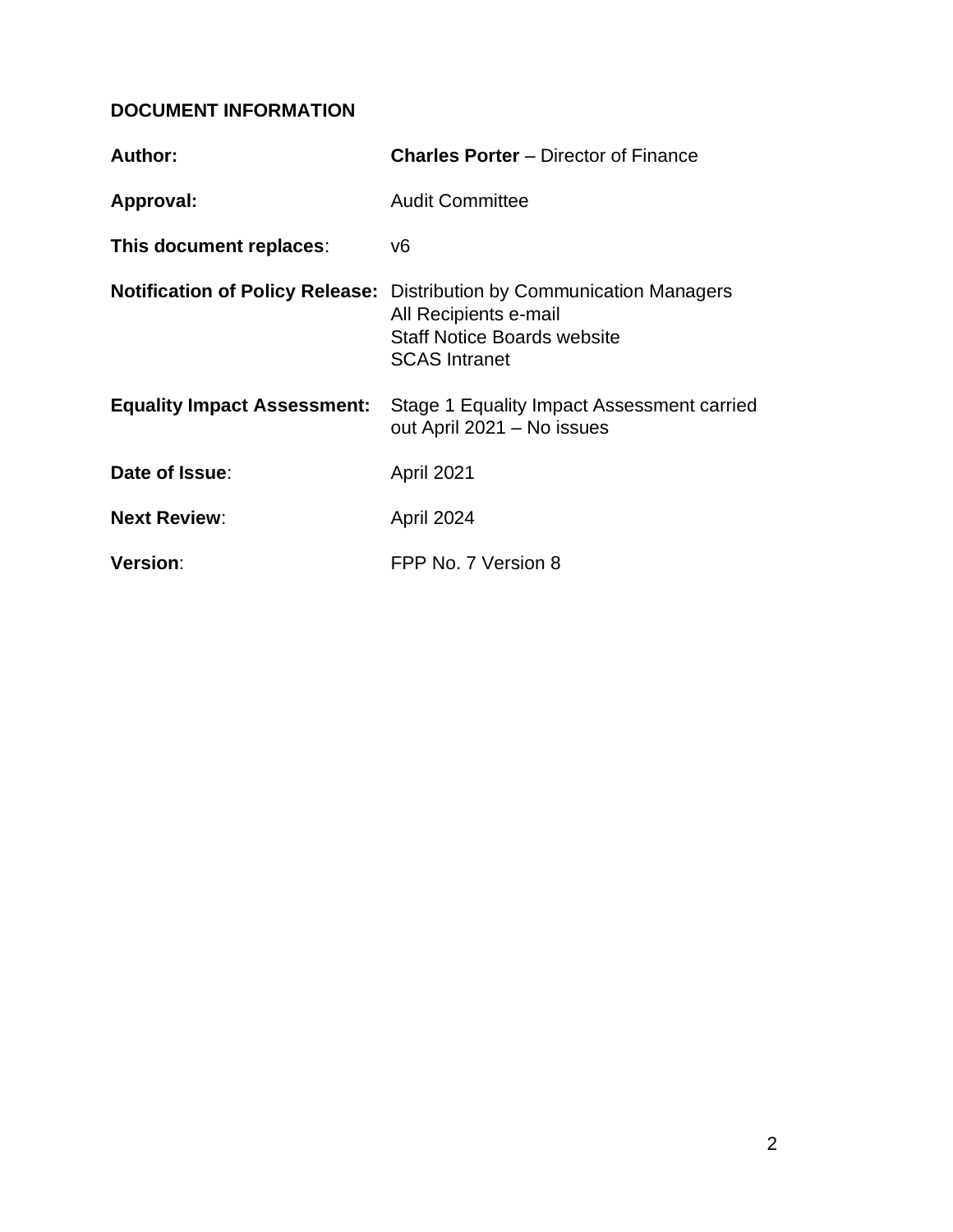#### **FINANCE POLICY NO. 7 Treasury Management Policy – Investment of Surplus Cash**

This document should be made available to all staff employed by the South Central Ambulance NHS Trust. It sets out the guidance for all staff on the subject of Treasury Management Policy and the Investment of Surplus Cash. Guidance and advice on the application of this procedure should be obtained from the Treasury Manager.

This document is supplemental and subordinate to the South Central Ambulance NHS Trust Standing Orders and Standing Financial Instructions and does not supersede the governance provided by them either in part or in whole.

(SO 17 and 18)

Charles Porter Director of Finance

Version: 8 Issued Date: April 2021 Review Date: April 2024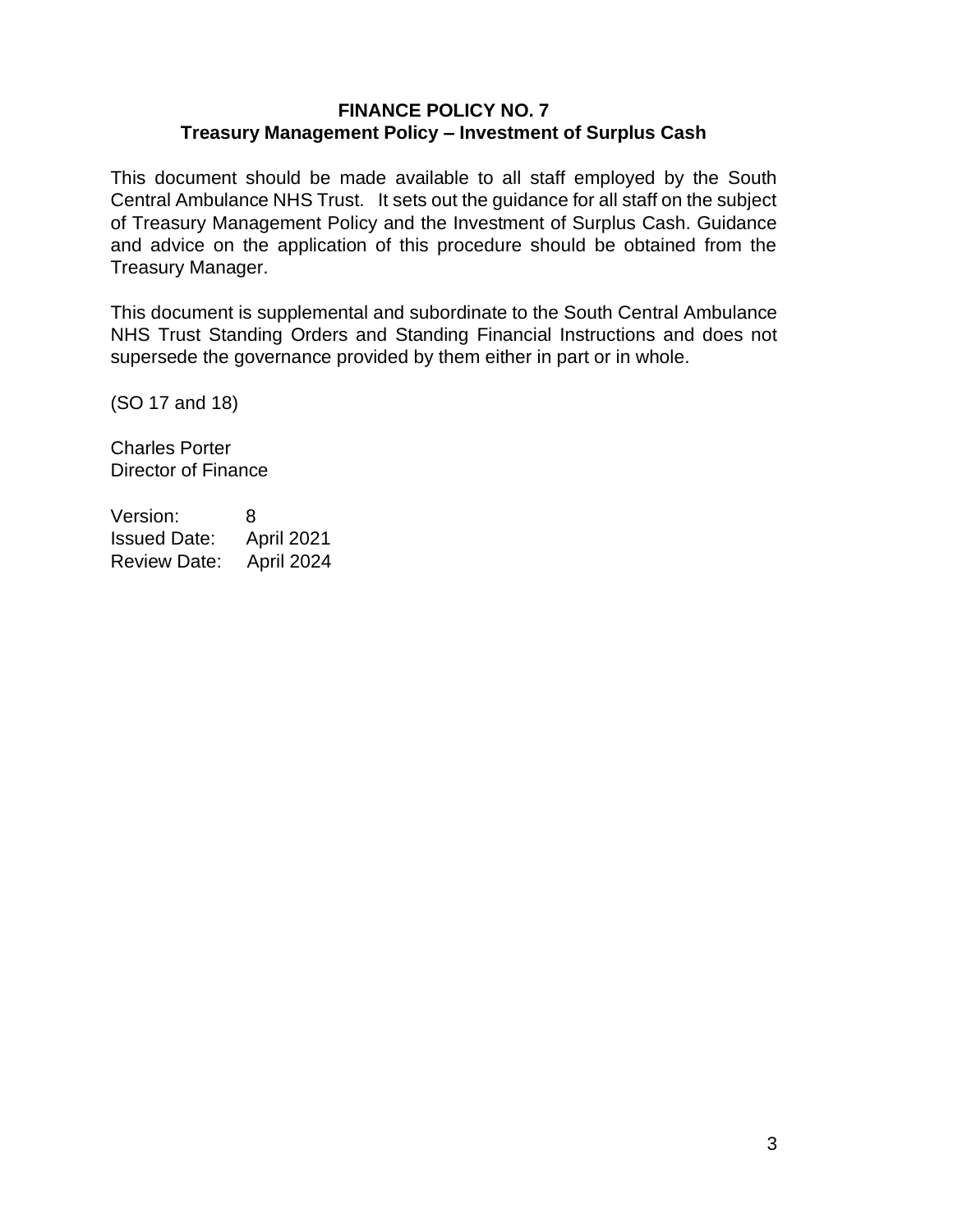# Contents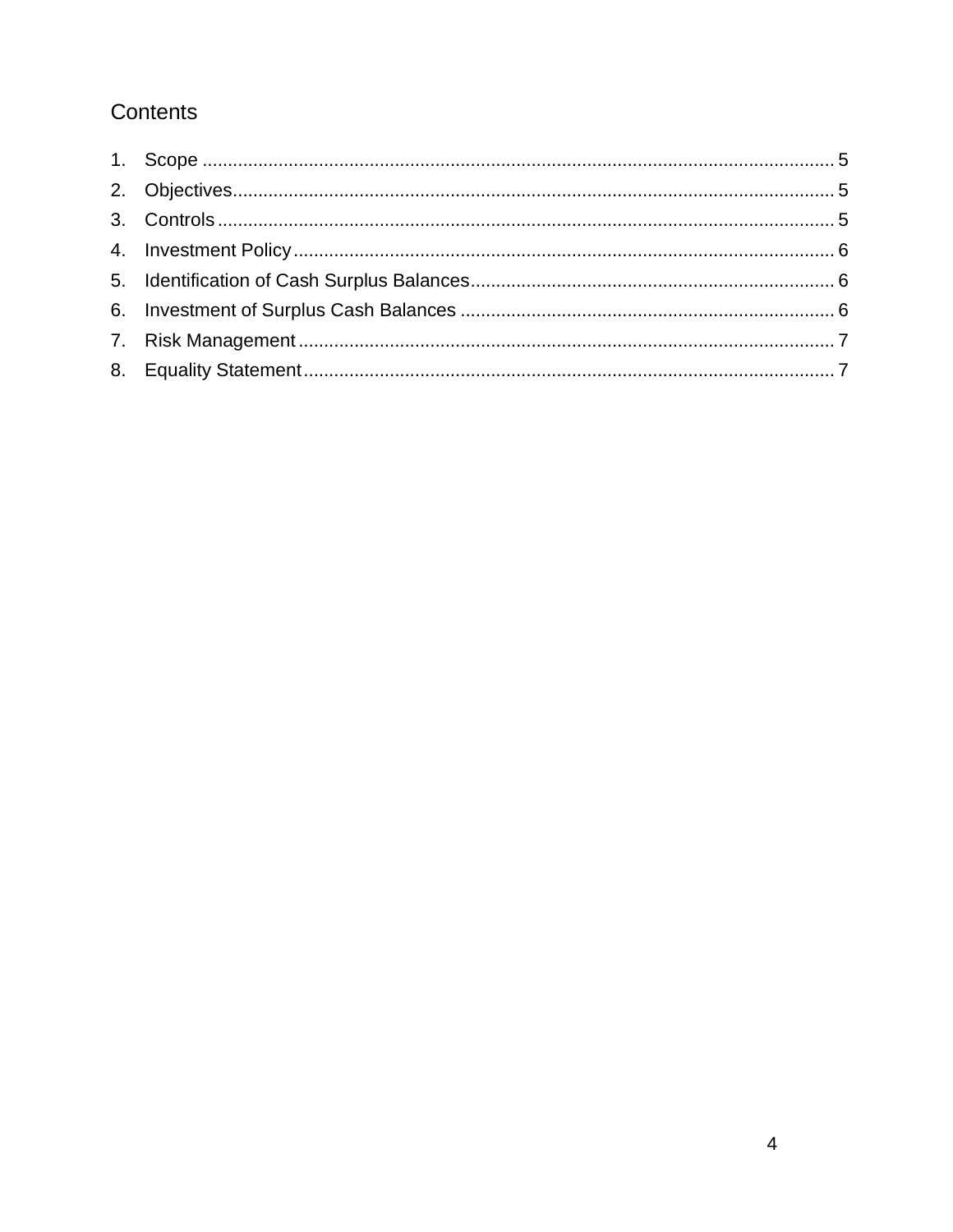### **Treasury Management Policy – Investment of Surplus Cash**

#### <span id="page-4-0"></span>**1. Scope**

The purpose of this policy is to establish a framework for the placement of surplus cash (defined further on in this policy), that ensures the optimisation of earned income (generally interest) from this placement and identifies the parameters within which the Trust will manage the risks associated with managing its surplus cash. This policy focuses on investments of surplus operating cash that will be needed within 12 months to support SCAS ongoing operations.

### <span id="page-4-1"></span>**2. Objectives**

The investment of surplus cash falls within the remit of the Treasury Management function and must support the Trust's main ongoing obligations, as described in its Financial Strategy. The Treasury Management function will ensure that a competitive rate of return is achieved, on surplus cash that is invested, having due regard to costs of the administration of such investments, whilst ensuring that funds appropriate to Trust needs are available when required. The Trust has a duty to meet its financial obligations, that will include meeting all of its liabilities as they fall due, and avoid the need to borrow, to meet its short term cash requirements.

#### <span id="page-4-2"></span>**3. Controls**

Current controls within the Treasury Management function have been designed to ensure the following:

- clearly defined roles of those involved in Treasury Management with adequate segregation of duties
- documentation of procedures as they affect the Treasury Management function
- monthly reporting of the Trust's cash flow position and more frequent reporting if required such as at year end
- placement of surplus cash in allowable investments (as described in this policy)
- audit of this function by both internal and external auditors.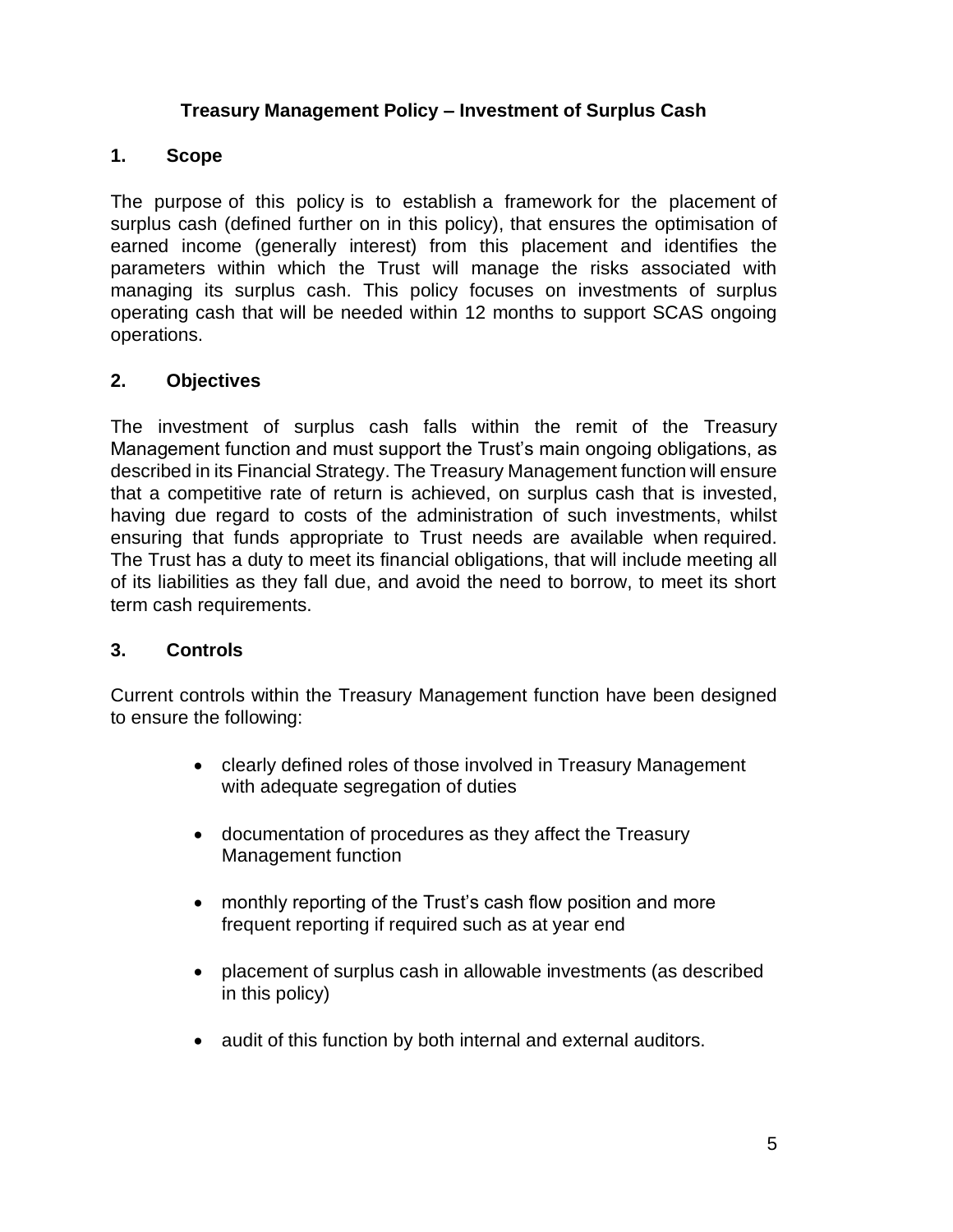# <span id="page-5-0"></span>**4. Investment Policy**

SCAS will take a risk averse approach to investing surplus cash, since the investment of cash is not an end in itself. It is the policy of SCAS to invest in a prescribed range of institutions and investment types subject to the definitions of what constitutes surplus cash (see below). The types of investment are limited to the following which are further defined in Appendix 1:

- those that meet the permitted rating requirement equivalent to a high street bank
- those that are held at a permitted institution
- investments that have a defined maturity date (except Government bonds)
- sterling
- interest must be either fixed, floating or discounted.

### <span id="page-5-1"></span>**5. Identification of Cash Surplus Balances**

The Treasury Manager monitors daily cash reports that show surplus cash available for investment on that day. Monthly Cash Flow Forecasts are prepared by the Chief Accountant.

The Treasury Manager will identify if surplus cash is available by recourse to daily cash reports and the monthly cash flow forecast. The Treasury Manager, prior to recommending an investment to the Chief Accountant, will calculate the level of surplus cash that is available for investment on any one day having taken into the account the following:

£250,000 is available instantly over and above planned expenditure levels

A further £750,000 is available on 7 days notice without penalty

Only surplus cash in excess of the above amounts should be invested in longer term deposits. Investment should be made by comparing the rates achieved on Government sponsored current accounts (Nat West/RBS) as against those rates offered by permitted institutions (see below) on longer terms deposits.

# <span id="page-5-2"></span>**6. Investment of Surplus Cash Balances**

The Chief Accountant will identify the most appropriate way to invest surplus funds with the permitted institutions as outlined in Appendix 1. The Treasury Manager must obtain due authorisation for the proposed investment in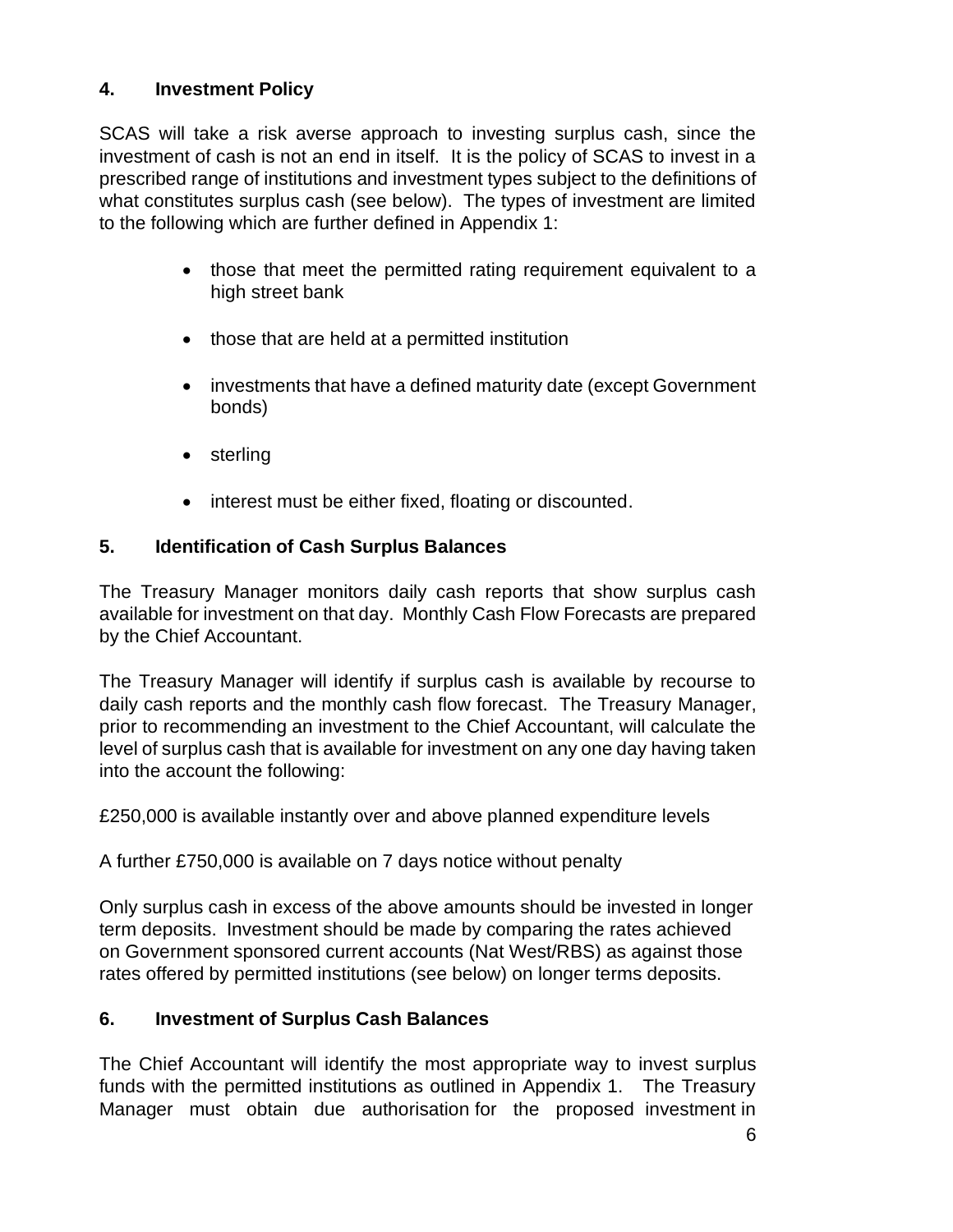accordance with the limits in Appendix 2. The Treasury Manager should process the transaction in accordance with the relevant bank mandate and the Trust's authorised signatory schedule.

The Trust has adopted the institutions and accounts that meet the "safe harbour" criteria (see Appendix 1). Note that three bank/building societies will be identified, to satisfy the requirements of "safe harbour" criteria 1, for the purpose of short and long term deposit. These adopted institutions should clearly indicate the latest ratings as indicated by Moody's, or a similar rating agency and checked at least twice a month by the Treasury Manager. This list of adopted institutions should be reviewed at least monthly by the Chief Accountant. This review should ensure that the permitted institutions enable a good spread of investment and are providing competitive rates of interest.

The Treasury Manager will maintain a record of all such investments in an investment register. These should include movements to and from investments, showing the maturity dates and values of all investments.

The Trust's standing instruction is for counter parties to send transaction confirmations directly to the Chief Accountant, not the Treasury Manager. These will be independently checked to the investment register.

# <span id="page-6-0"></span>**7. Risk Management**

Exercise of the controls identified in para 3 should reduce the likelihood of risks in the management of cash. Some of the potential risks that the Trust faces are reproduced below along with the associated control that will mitigate the impact of the risk:

- failure to identify surplus cash balance with a consequential opportunity cost of reduced investment income mitigated by regular production of cash flow forecasts
- failure to place surplus cash with allowable investors that provide the highest yields offset by use of an authorised list of deposit takers which are regularly reviewed by the Treasury Manager
- placement of funds in high risk allowable investments which is limited by the level of funds placed with any one institution and limiting the term of the deposit
- incurring of excessive costs in placement of any one investment mitigated by placing a minimum level of investment.

# <span id="page-6-1"></span>8. **Equality Statement**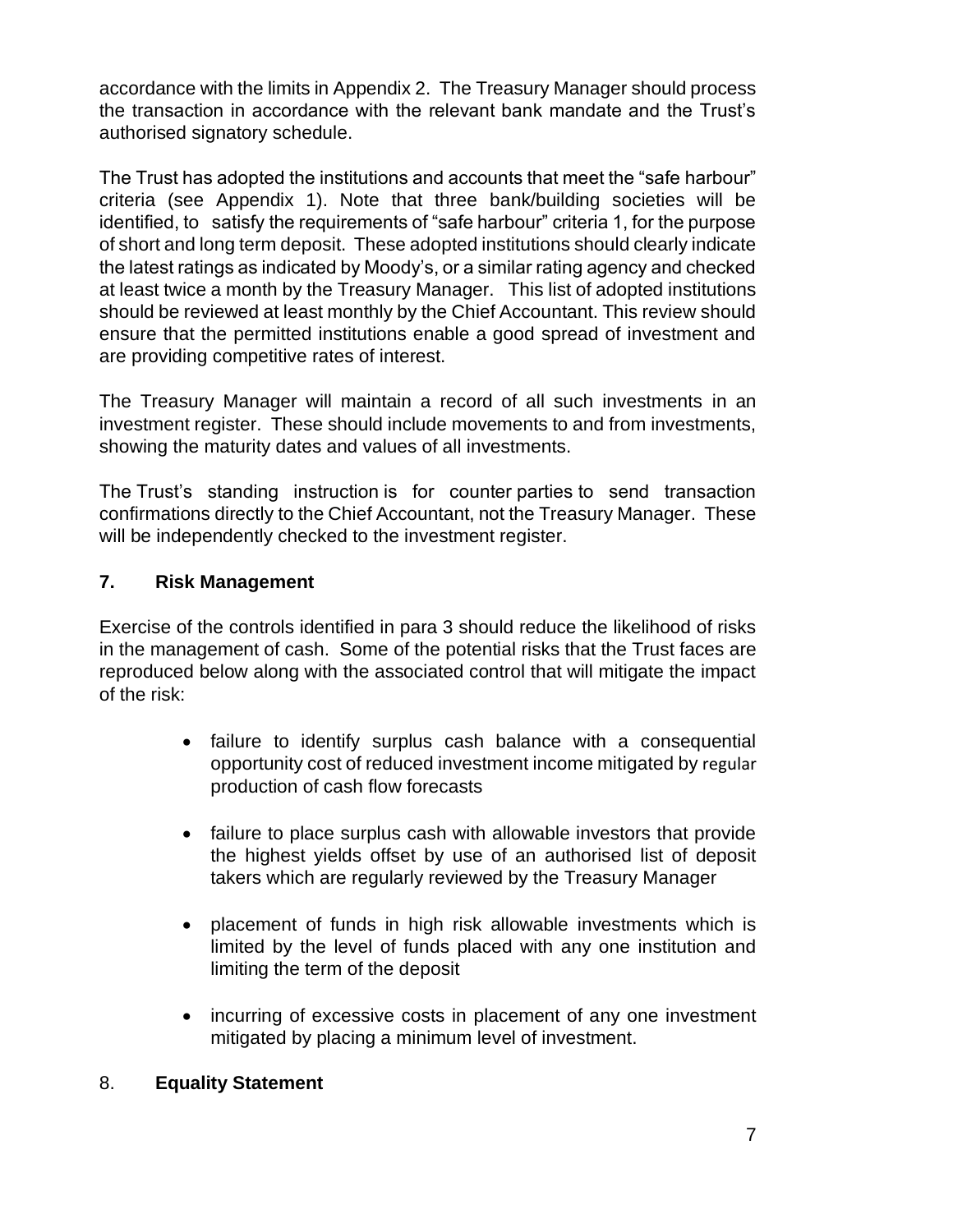The Trust is committed to promoting positive measures that eliminate all forms of unlawful or unfair discrimination on the grounds of age, marital status, disability, race, nationality, gender, religion, sexual orientation, gender reassignment, ethnic or national origin, beliefs, domestic circumstances, social and employment status, political affiliation or trade union membership, HIV status or any other basis not justified by law or relevant to the requirements of the post.

By committing to a policy encouraging equality of opportunity and diversity, the Trust values differences between members of the community and within its existing workforce, and actively seeks to benefit from their differing skills, knowledge, and experiences in order to provide an exemplary healthcare service. The Trust is committed to promoting equality and diversity best practice both within the workforce and in any other area where it has influence.

The Trust will therefore take every possible step to ensure that this procedure is applied fairly to all employees regardless of race, ethnic or national origin, colour or nationality; gender (including marital status); age; disability; sexual orientation; religion or belief; length of service, whether full or part-time or employed under a permanent or a fixed-term contract or any other irrelevant factor.

Where there are barriers to understanding e.g. an employee has difficulty in reading or writing or where English is not their first language additional support will be put in place wherever necessary to ensure that the process to be followed is understood and that the employee is not disadvantaged at any stage in the procedure. Further information on the support available can be sought from the Human Resource Department.